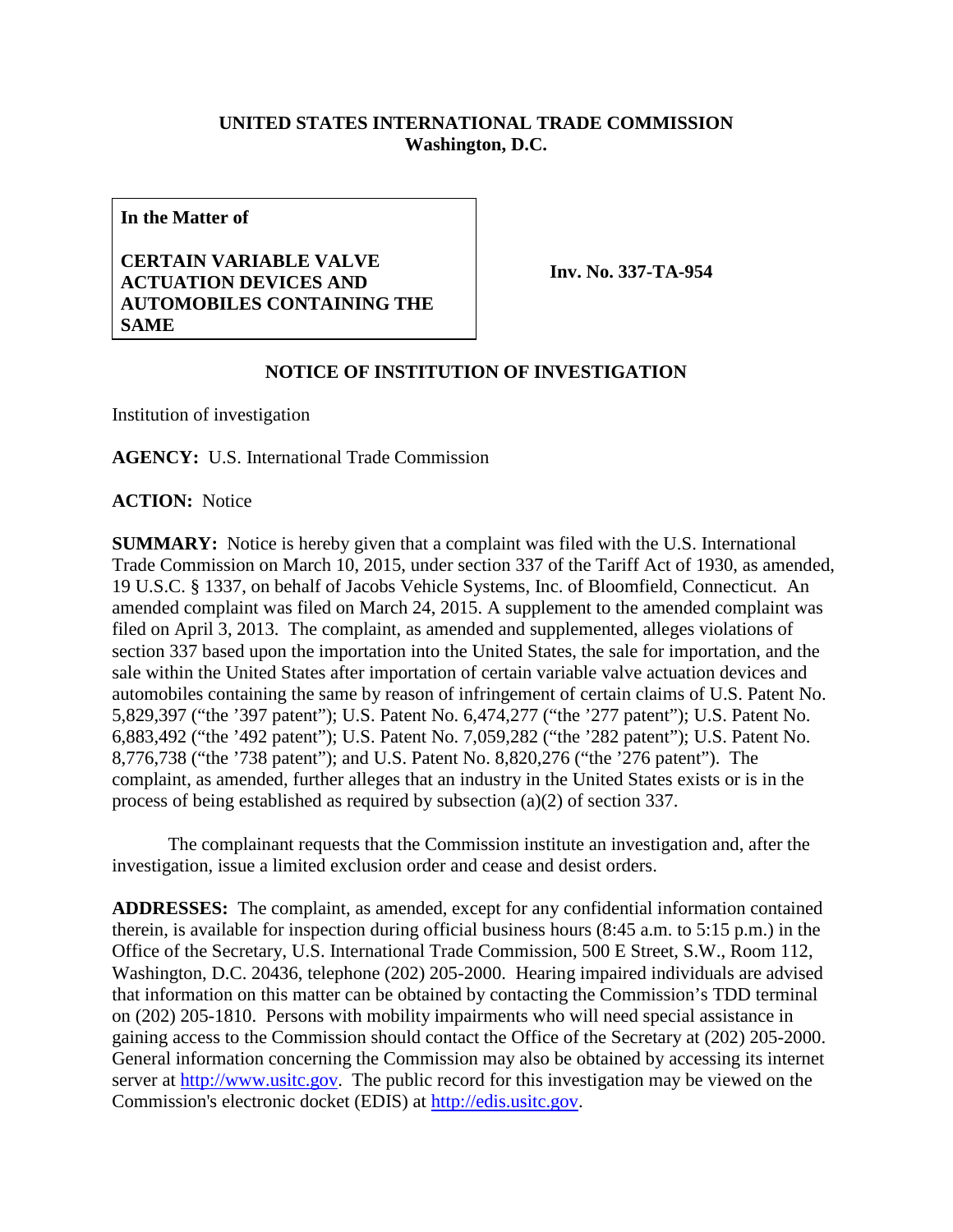**FOR FURTHER INFORMATION CONTACT:** The Office of Unfair Import Investigations, U.S. International Trade Commission, telephone (202) 205-2560.

**AUTHORITY:** The authority for institution of this investigation is contained in section 337 of the Tariff Act of 1930, as amended, and in section 210.10 of the Commission's Rules of Practice and Procedure, 19 C.F.R. § 210.10 (2015).

**SCOPE OF INVESTIGATION:** Having considered the complaint, as amended, the U.S. International Trade Commission, on April 8, 2015, **ORDERED THAT** –

(1) Pursuant to subsection (b) of section 337 of the Tariff Act of 1930, as amended, an investigation be instituted to determine whether there is a violation of subsection  $(a)(1)(B)$  of section 337 in the importation into the United States, the sale for importation, or the sale within the United States after importation of certain variable valve actuation devices and automobiles containing the same by reason of infringement of one or more of claims 32 and 33 of the '397 patent; claim 36 of the '277 patent; claims 38-42, 44, and 45 of the '492 patent; claims 1, 4, 10, 13, 15-18, 25, and 27-30 of the '282 patent; claims 1, 3, 5-7, 13-22, 31, 35-50, and 53-56 of the '738 patent; and claims 1-10, 17, 19-23, and 26-28 of the '276 patent, and whether an industry in the United States exists or is in the process of being established as required by subsection (a)(2) of section 337;

(2) For the purpose of the investigation so instituted, the following are hereby named as parties upon which this notice of investigation shall be served:

(a) The complainant is:

Jacobs Vehicle Systems, Inc. 22 East Dudley Town Road Bloomfield, CT 06002

(b) The respondents are the following entities alleged to be in violation of section 337, and are the parties upon which the complaint is to be served:

> FCA US LLC 1000 Chrysler Drive Auburn Hills, MI 48326

FCA México, S.A. de C.V. Prol. Paseo de la Reforma 1240 Desarrollo Santa Fe México D.F.

FCA Melfi S.p.A. Localitaˊ San Nicola-Zona Industriale Snc 85025 Melfi Potenza Italy